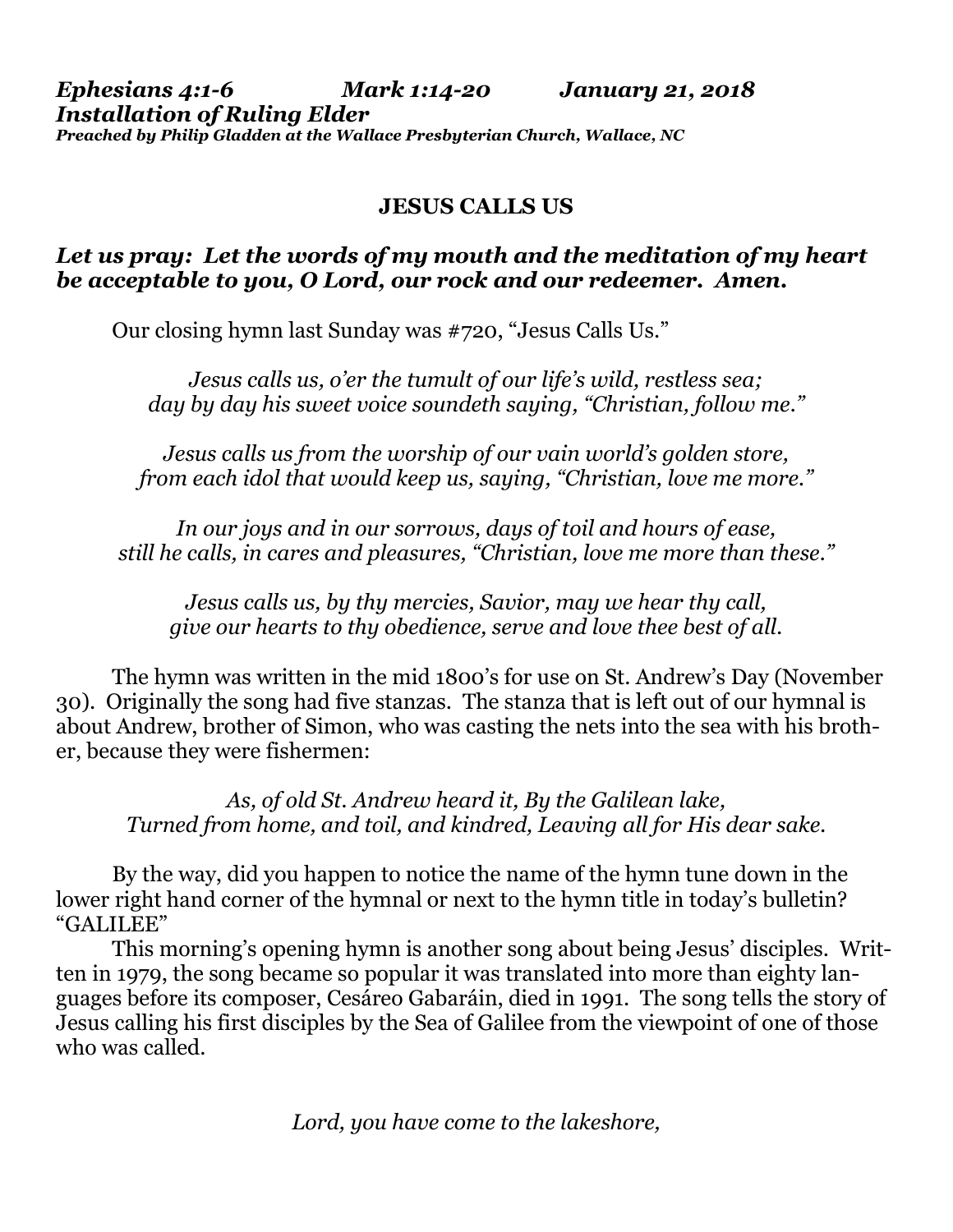## *looking neither for wealthy nor wise ones; you only asked me to follow humbly.*

*You, who have fished other oceans, ever longed for by souls who are waiting, my loving friend, as thus you call me:*

Of course, there is the beautiful refrain that describes exactly how Simon and Andrew and James and John reacted to Jesus' call, "Follow me."

> *O Lord, with your eyes you have searched me, and while smiling have spoken my name; now my boat's left on the shoreline behind me. By your side I will seek other seas.*

Notice the hymn tune name in today's bulletin, PESCADOR DE HOMBRES, which is taken directly from Jesus' call to Simon and Andrew, "Follow me and I will make you fishers of people."<sup>1</sup> One of the first indications I had early on that Wallace Presbyterian Church was a special place happened on Sunday afternoon, May 3, 1998, during my installation service as pastor. The choir sang "Lord, You Have Come to the Lakeshore" for the anthem that day. The Pastor Nominating Committee knew about my work with churches and the presbytery in Tabasco, Mexico. Somehow the worship planners must have known how much I love this song. What I didn't know was Karla had arranged for someone in the choir to sing the refrain in Spanish while the rest of the choir sang in English. As I sat there basking in the beautiful music and wonderful words, all of a sudden I heard "Señor, me has mirado a los ojos . . ." On top of that, my good friend, Barbara Campbell Davis, who was the Executive Presbyter/Stated Clerk of New Hope Presbytery at the time (where Nancy and I had served for fourteen years) delivered a charge to me. The final line of her charge that day was, "Phil, your boat has left the shoreline of New Hope Presbytery and now you seek other seas."

"Now my boat's left on the shoreline behind me. By your side I will seek other seas. . . Jesus calls us: o'er the tumult of our life's wild, restless sea; day by day his sweet voice soundeth saying, 'Christian, follow me' . . . And Jesus said to them, 'Follow me and I will make you fish for people.' And immediately they left their nets and followed him. . . Immediately he called them; and they left their father Zebedee in the boat with the hired men, and followed him. . . Jesus calls us: by thy mercies, Savior, may we hear thy call, give our hearts to thy obedience, serve and love thee best of all."

Rev. Randy Jackson is an honorably retired minister who served five churches in the Southeast. Randy is now the Assistant Pastor for Congregational Care at the Roswell Presbyterian Church just north of Atlanta. Randy was a few years ahead of me in school and a leader in our youth fellowship group. The Jacksons and the Gladdens became friends when we all lived in Birmingham, Alabama and reconnected when we all moved to Atlanta. Randy knew from a very early age that he was called to be a Presbyterian minister. I can remember him talking about his call and his plans to go to Pres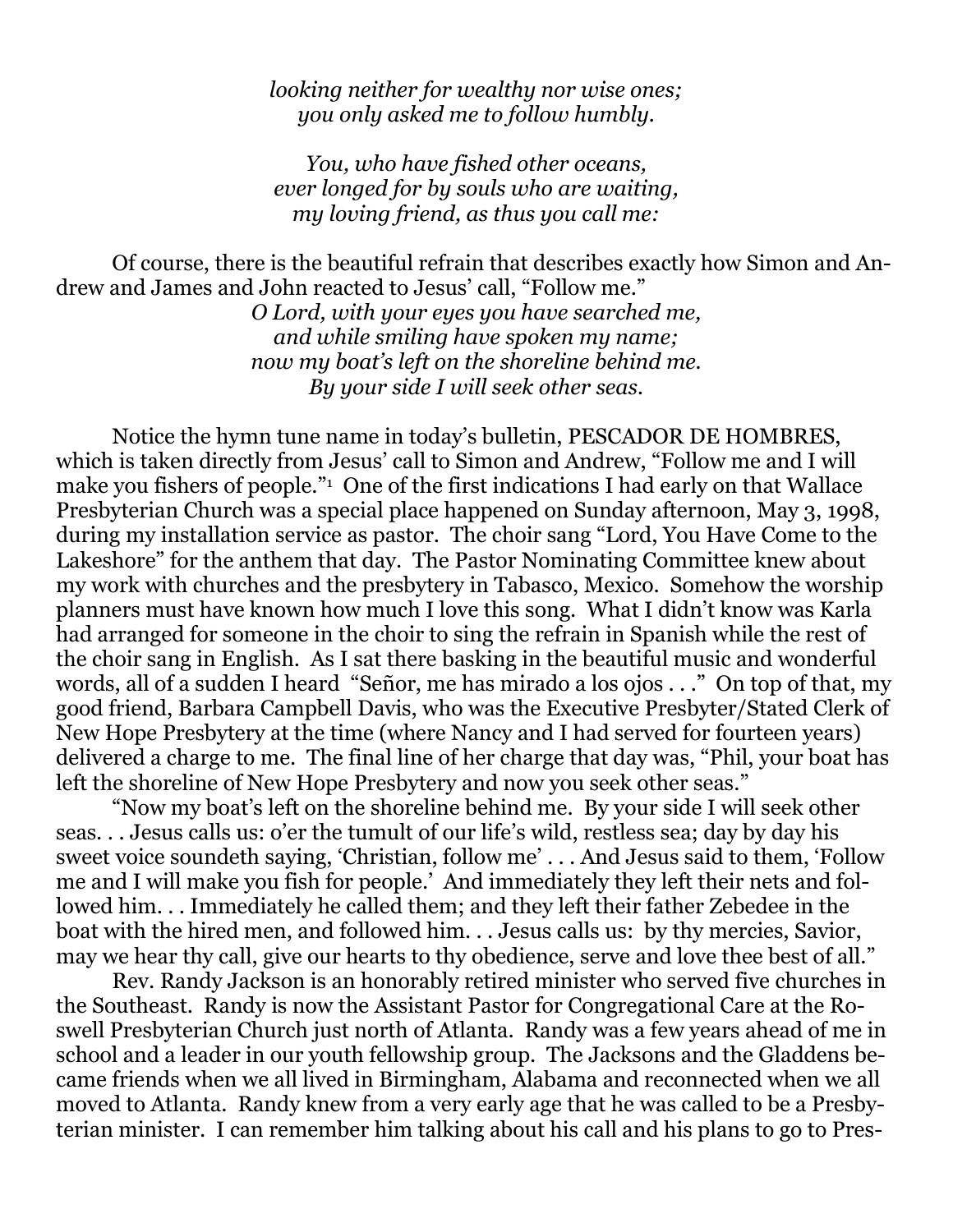byterian College and on to seminary. He knew Jesus was calling him and Randy said yes.

I wasn't quite as sure about my call. Actually, I was still trying to sort out my call when I packed up my Datsun 610 station wagon with everything I owned and headed to Union Seminary in Richmond in July 1979. Although I had been accepted at Union during my senior year at Davidson, I deferred my enrollment for a year, worked in Atlanta, and began apply to psychology graduate school. But, it was as if o'er the tumult of my life's wild, restless sea, Jesus' voice kept saying, "Phil, follow me." So I said, "O Lord, by your side I will seek other seas."

On a day when we install a ruling elder for active service, it's appropriate to hear about the "call" to service. But the "call" isn't just for ordained ministers and ruling elders. In fact, in our Protestant tradition, it's important that we remember that Jesus' call comes to everyone — "Follow me."

There is a saying often attributed to the great Protestant Reformer Martin Luther. However, many scholars debate whether Luther ever actually said it. Most people agree, though, that even if Luther didn't say it, he should have said it or he could have said it. Martin Luther, we are told,

said this about vocation: "The maid who sweeps her kitchen is doing the will of God just as much as the monk who prays—not because she may sing a Christian hymn as she sweeps but because God loves clean floors. The Christian shoemaker does his Christian duty not by putting little crosses on the shoes, but by making good shoes, because God is interested in good craftsmanship."2 In other words, Luther was opposed to the prevailing idea of his day that ordained clergy and members of religious orders somehow had a more honorable or worthy or holy "call" from God. Luther also said, "God himself will milk the cows through him whose vocation that is."

The word "vocation" comes from the Latin word *vocare*, which means "to call." The dictionary definition of vocation is "a summons or strong inclination to a particular state or course of action; the work in which a person is regularly employed." When I go to a doctor, I hope she feels "called" to her practice of medicine and the healing arts. When I need a lawyer, I hope he feels "called" to apply the law correctly and honestly. When my tooth hurts, I want a dentist who feels "called" to help people feel better. When I moderate a session meeting, I want to work with elders who feel "called" to be spiritual leaders in our congregation. When I preach and teach and provide pastoral care, I want to be with people who feel "called" to follow Jesus Christ in their daily lives. Another time, Luther spoke of different vocations as "masks of God." One writer says, "On the surface, we see an ordinary human face — our mother, the doctor, the teacher, the waitress, our pastor — but, beneath the appearances, God is ministering to us through them. God is hidden in human vocations."<sup>3</sup>

Back to Simon and Andrew and James and John. We want so much to make them different somehow. Surely they must have heard about Jesus beforehand, even if they hadn't actually heard him in person. They must have been holier or more pious or more religious than the other people around them there by the Sea of Galilee. Jesus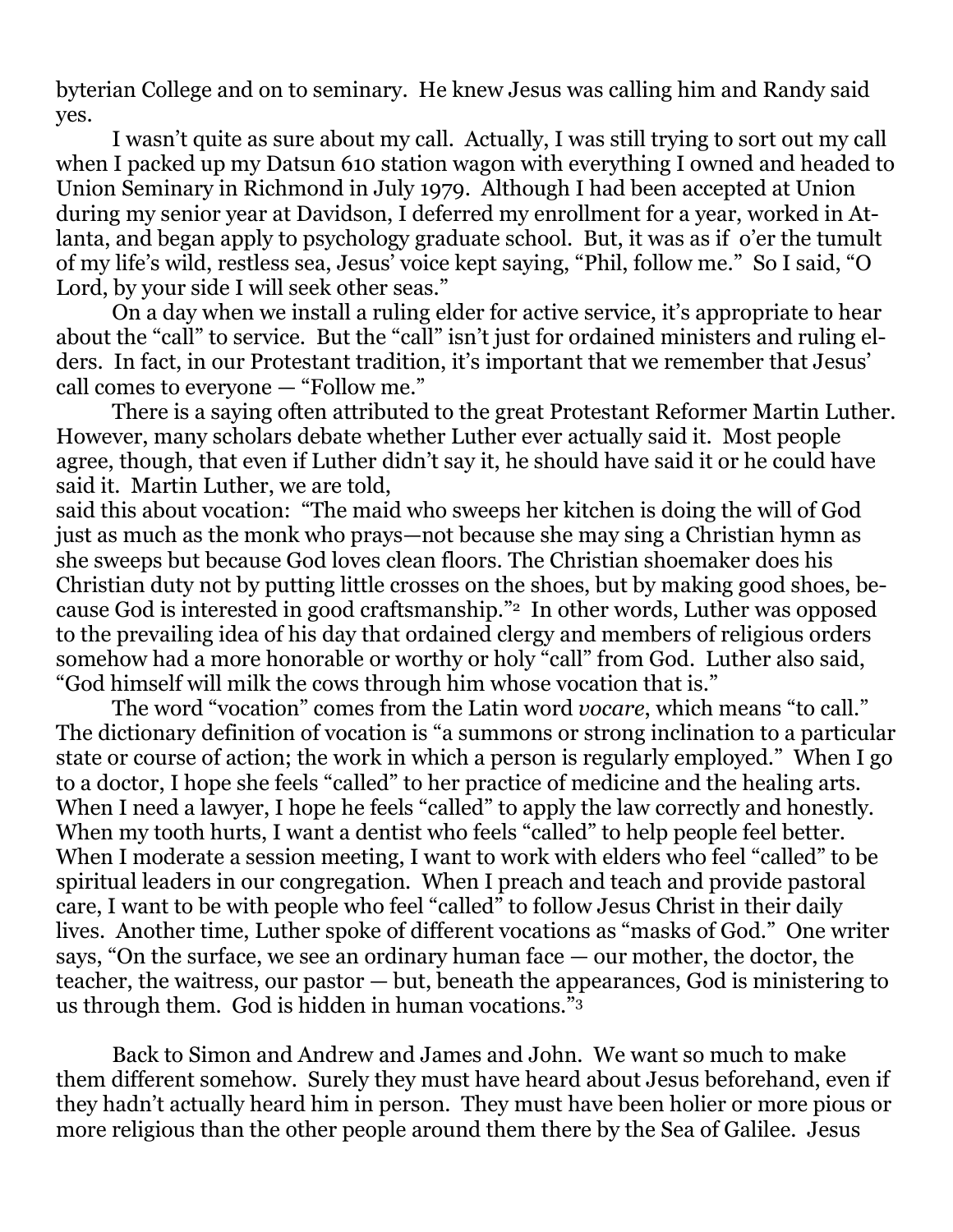must have vetted them beforehand and knew they were the best candidates for the job. Except — except, Mark doesn't tell us a thing about any of those qualifications. In fact, later in the gospels we read stories about how people wrote the disciples off because they were fishermen from Galilee. And their job performances along the way don't speak too well to their prior qualifications. No, Mark is pretty straightforward in this story. These four guys were working away with their fishing boats and nets when Jesus came along, called them, and they followed him.

In his commentary on the gospel of Mark, Lamar Williamson describes Simon and Andrew and James and John as "ordinary men engaged in routine activities." That's good news for all of us who hear Jesus call, "Follow me." It means we don't have to be SuperChristians to qualify for God's service. It's also good news for all of us because, as Dr. Williamson writes about those four men on the shoreline in Galilee, "The disciples are *not* (emphasis added) called to save the world by their heroic performance, but in their subordination to Jesus to bear witness to him." He says, "the fundamental quality of faithful discipleship is to be found here: 'Follow me.'"<sup>4</sup>

As we will hear in just a few minutes in Dottie's installation service, "*There are different gifts, but it is the same Spirit who gives them. There are varieties of ways to serve God, but it is the same Lord who is served. God works through people in different ways, but it is the same God who inspires a faithful response.**Each one is given gifts by the Spirit, to use for the common good. Together we are the body of Christ.* "

The challenge, of course, is stated well by Dallas Willard in the margin note on the front page of today's bulletin: "to be authentic disciples of Jesus." Two thousand years after Jesus called Simon and Andrew and James and John and said to them, "Follow me," his call stills comes to us. As Dr. Williamson says, "[Jesus'] call speaks to Christians whose lives are humdrum, whose discipleship has degenerated into a preoccupation with things like nets and boats and hired servants." As we sang last week, "Jesus calls us o'er the tumult of our life's wild, restless sea." Jesus calls us to follow him, to be obedient to him, to do the work he has for us to do, to serve him in everything we do. That's why the apostle Paul wrote to the Ephesians from prison, "I beg you to lead a life worthy of the calling to which you have been called." (Ephesians 4:1)

The great musical genius, theologian, philosopher, Nobel peace prize winner, and physician Albert Schweitzer answered Jesus' call and established the Albert Schweitzer Hospital in what is now the country of Gabon in west Africa. In his important book of 1906, *The Quest of the Historical Jesus*, Dr. Schweitzer wrote, "*He comes to us as One unknown, without a name, as of old, by the lakeside. He came to those men who knew Him not. He speaks to us the same word: 'Follow thou me!' and sets us to the tasks which He has to fulfill for our time. He commands. And to those who obey Him, whether they be wise or simple, He will reveal Himself in the toils, the conflicts, the sufferings which they shall pass through in His fellowship, and as an ineffable mystery, they shall learn in their own experiences Who He is.*" 5

At the end of today's service, we will sing "Will You Come and Follow Me." The footnote in the hymnal says, "The first four stanzas of this ballad-like hymn are understood to be in the voice of Christ, with the fifth reflecting the individual singer's re